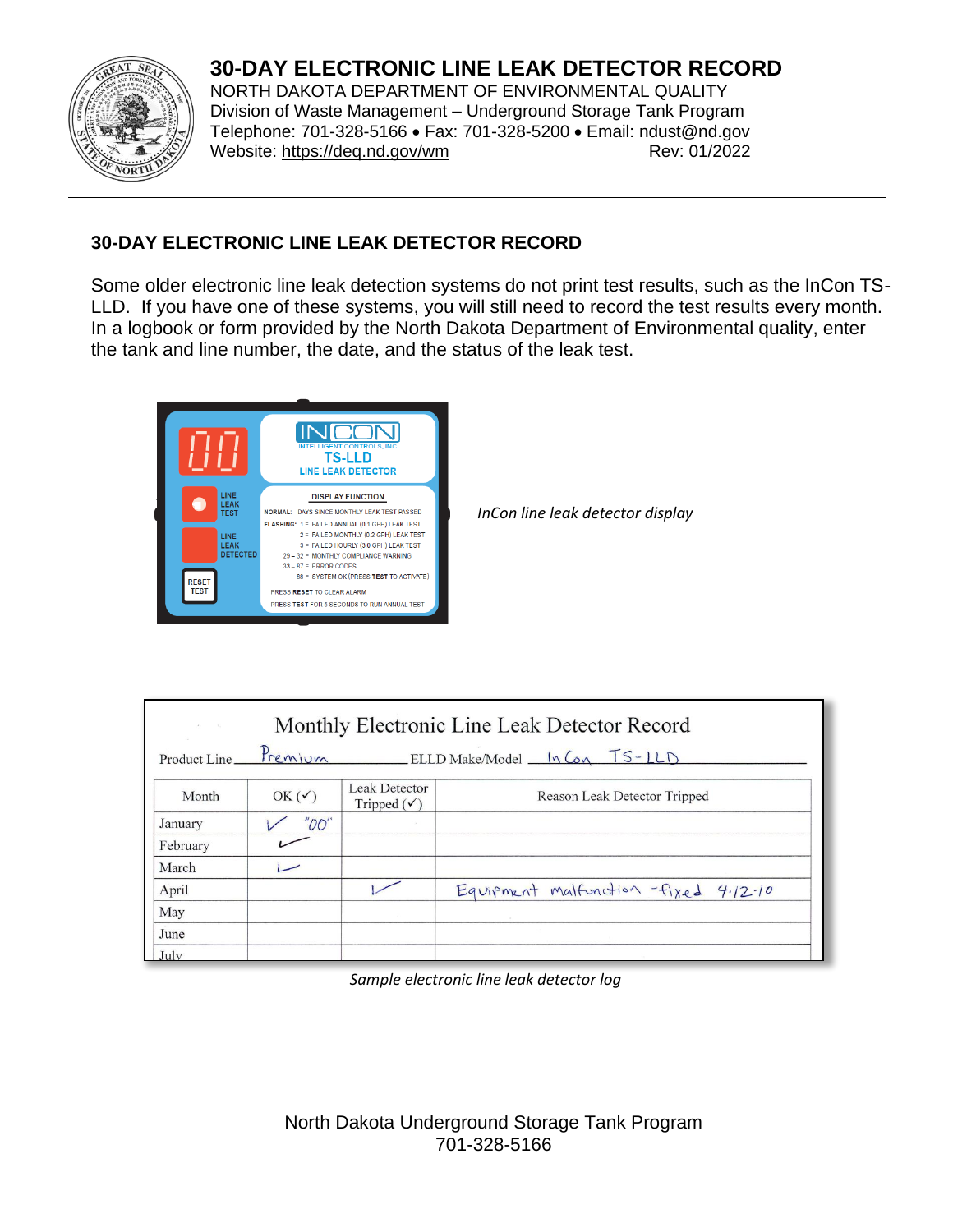## **30-DAY ELECTRONIC LINE LEAK DETECTOR RECORD**



NORTH DAKOTA DEPARTMENT OF ENVIRONMENTAL QUALITY Division of Waste Management – Underground Storage Tank Program Telephone: 701-328-5166 • Fax: 701-328-5200 • Email: ndust@nd.gov Website:<https://deq.nd.gov/wm>Rev: 01/2022

| Facility Name:    |                         |  |
|-------------------|-------------------------|--|
| Facility Address: | City:                   |  |
| Product Line:     | <b>ELLD Make/Model:</b> |  |

| <b>Month</b><br>Year_____ | OK $(\checkmark)$ | Leak<br><b>Detector</b><br>Tripped $(\checkmark)$ | <b>Reason Leak Detector Tripped</b> |
|---------------------------|-------------------|---------------------------------------------------|-------------------------------------|
| <b>January</b>            |                   |                                                   |                                     |
| February                  |                   |                                                   |                                     |
| <b>March</b>              |                   |                                                   |                                     |
| <b>April</b>              |                   |                                                   |                                     |
| <b>May</b>                |                   |                                                   |                                     |
| June                      |                   |                                                   |                                     |
| July                      |                   |                                                   |                                     |
| <b>August</b>             |                   |                                                   |                                     |
| September                 |                   |                                                   |                                     |
| October                   |                   |                                                   |                                     |
| <b>November</b>           |                   |                                                   |                                     |
| <b>December</b>           |                   |                                                   |                                     |

**Note:** If the electronic line leak detector trips, there exists a potential leak in your piping system. The reason the leak detector tripped must be investigated and corrective action taken to address the problem. In addition, if a release of product has occurred, it must be reported to the North Dakota Department of Environmental Quality's Underground Storage Tank Program at 701-328-5166.